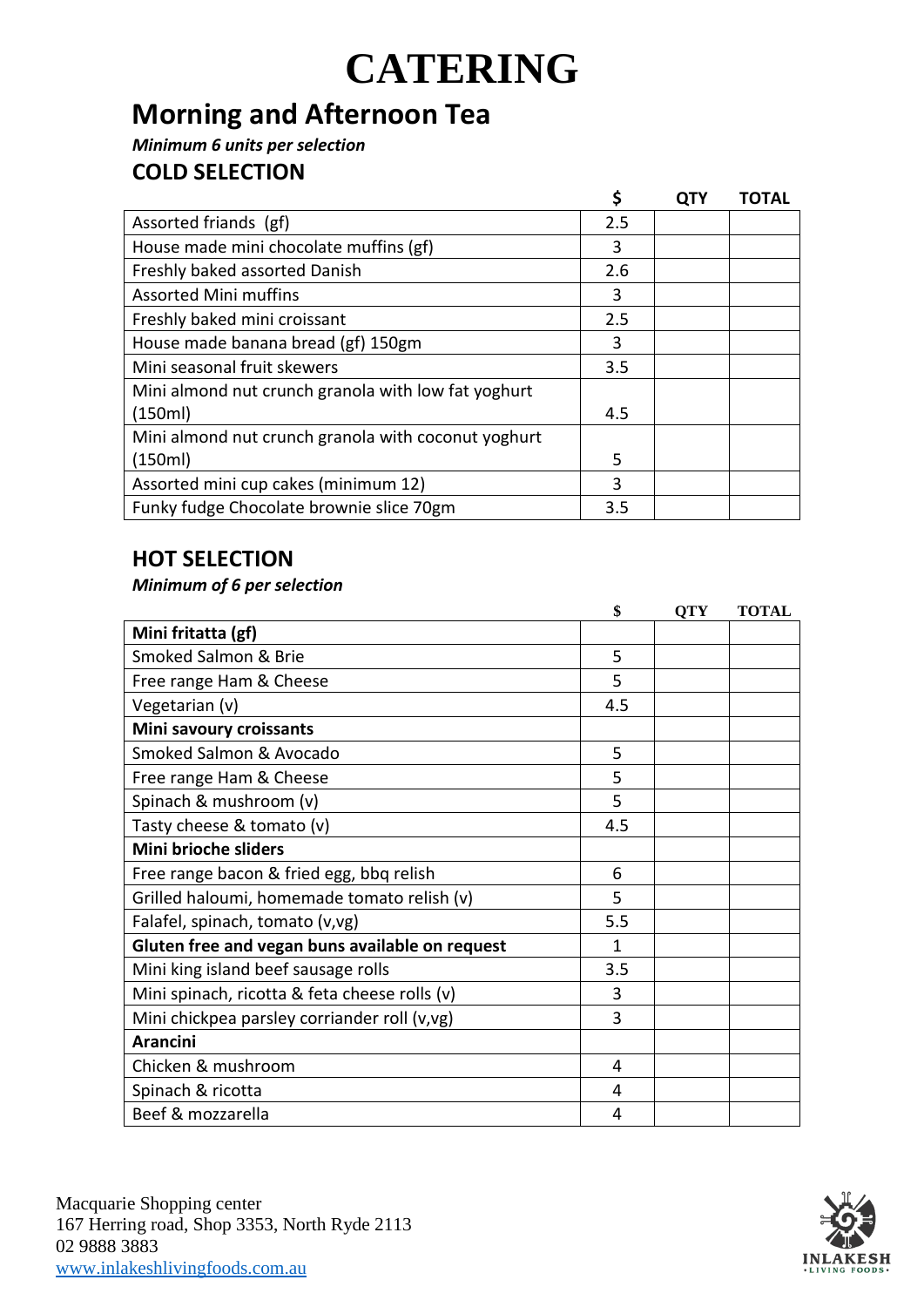## **Gourmet Deli Sandwiches**

#### *Minimum of 6 guests*

PLEASE CHOOSE VARIETY OF BREAD SW - Sourdough white SR - Sourdough Rye T - Turkish oval W - Wraps GF- Gluten free

|                                                               |      | <b>Toasted</b> |              |            |              |
|---------------------------------------------------------------|------|----------------|--------------|------------|--------------|
|                                                               | \$   | Y/N            | <b>BREAD</b> | <b>QTY</b> | <b>TOTAL</b> |
| <b>Tasmanian Smoked Salmon</b>                                |      |                |              |            |              |
| Free range egg salad, ricotta, dill, spinach                  | 11.5 |                |              |            |              |
| <b>San Daniele Prosciutto</b>                                 |      |                |              |            |              |
| Mozzarella, red capsicum, basil pesto, rocket                 | 12.5 |                |              |            |              |
| <b>Free range Smoked Turkey Breast</b>                        |      |                |              |            |              |
| Coleslaw, lime aioli, cheddar, spinach                        | 12.9 |                |              |            |              |
| Sardinian Salami                                              |      |                |              |            |              |
| Fennel & pepper infused salami, pesto, tomato, tasty cheese,  |      |                |              |            |              |
| spinach                                                       | 11.5 |                |              |            |              |
| <b>Vegie Vegan</b>                                            |      |                |              |            |              |
| Grilled eggplant, roast capsicum, marinated zucchini, avocado |      |                |              |            |              |
| salsa, rocket                                                 | 11   |                |              |            |              |
| <b>German Schnitty</b>                                        |      |                |              |            |              |
| Free range chicken schnitzel, avocado salsa, tasty cheese,    |      |                |              |            |              |
| spinach                                                       | 12   |                |              |            |              |
| <b>B.L.A.T</b>                                                |      |                |              |            |              |
| Free range bacon, lettuce Cos, avocado salsa, tomato roma     | 11.5 |                |              |            |              |
| H.C.T                                                         |      |                |              |            |              |
| Free range ham, tasty cheese, tomato roma                     | 10   |                |              |            |              |
| <b>Grilled Chicken</b>                                        |      |                |              |            |              |
| Lettuce, tomato roma, caramelized onions, tomato relish       | 12   |                |              |            |              |
| <b>Steak sandwich</b>                                         |      |                |              |            |              |
| Caramelized onion, tomato, lettuce, bbq relish                | 13   |                |              |            |              |

## **Burgers and Sliders**

### *Minimum of of 4 guests*

PLEASE CHOOSE VARIETY OF BREAD

BC - Brioche charcoal B - Brioche plain GF - Gluten free

Bun Sliders made on mini brioche

|                                                               | <b>Burger</b> | <b>BREAD</b> | <b>QTY</b> | \$ SLIDER | <b>QTY</b> |
|---------------------------------------------------------------|---------------|--------------|------------|-----------|------------|
| <b>Organic Beef Burger</b>                                    |               |              |            |           |            |
| Melted cheddar, caramelized onion, beetroot, spinach          | 14            |              |            | 6.5       |            |
| Chicken burger                                                |               |              |            |           |            |
| Avocado tomato, chili mayo, lettuce                           | 13            |              |            | 6         |            |
| Hemp burger                                                   |               |              |            |           |            |
| hemp, chickpea & zucchini patty, hummus, garlic toum beetroot |               |              |            |           |            |
| spinach                                                       | 13            |              |            |           |            |
| <b>Haloumi Burger</b>                                         |               |              |            |           |            |
| Marinated zucchini, tomato bruschetta, hummus, mixed leaf     | 13            |              |            |           |            |

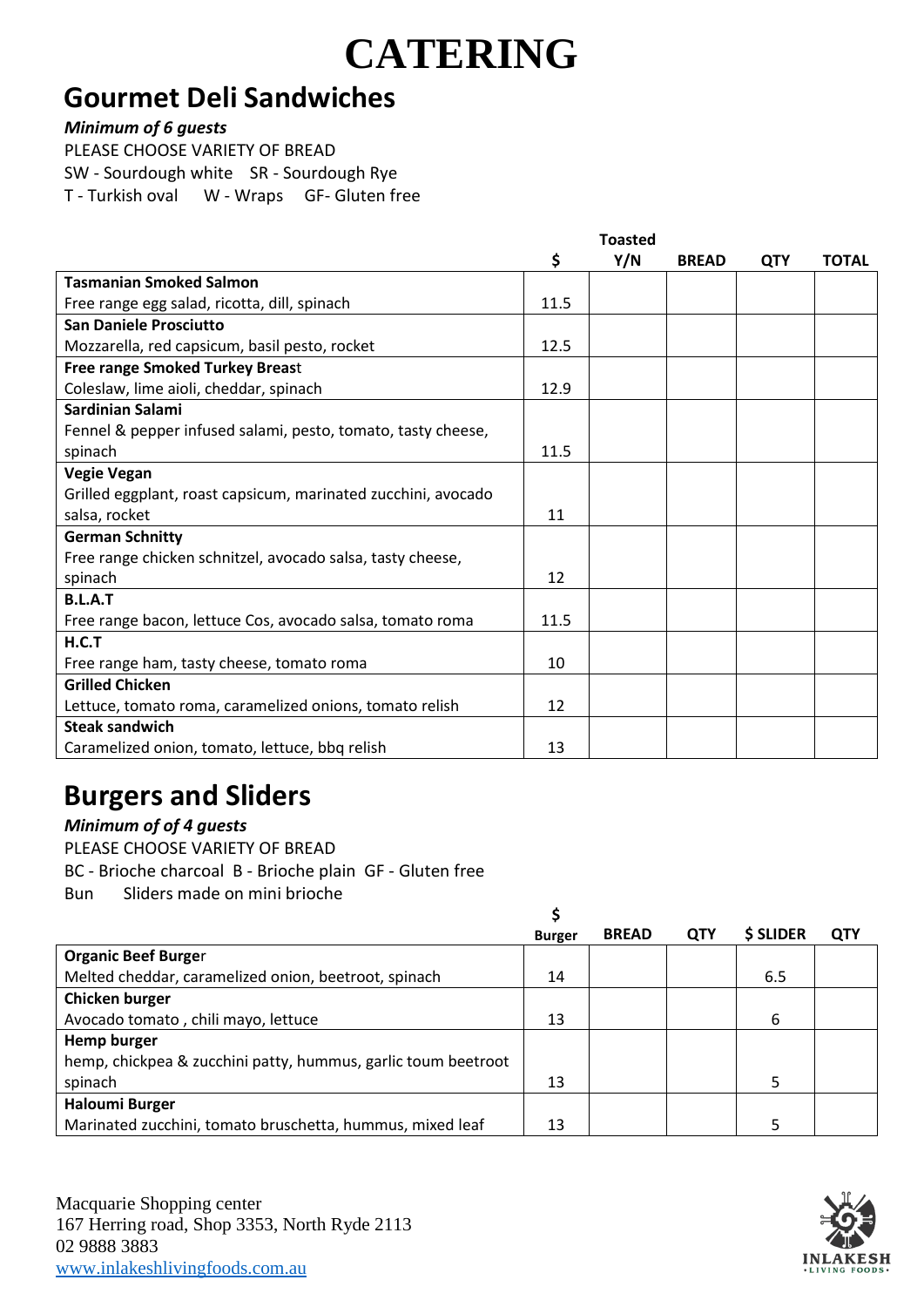## **HOMEMADE VEGETARIAN TRAY OPTIONS**

#### *Half gastronome 8-10 guests (325 x 265mm Half GN) Full gastronome 18-20 guests (530 x 325mm Full GN)*

| \$ HALF | <b>QTY</b> | \$FULL | <b>QTY</b> | <b>TOTAL</b> |
|---------|------------|--------|------------|--------------|
| 55      |            | 95     |            |              |
| 65      |            | 115    |            |              |
| 80      |            | 145    |            |              |
| 80      |            | 145    |            |              |
| 85      |            | 155    |            |              |
| 55      |            | 95     |            |              |
| 55      |            | 95     |            |              |
|         |            |        |            |              |

### **HOMEMADE MEAT TRAY OPTIONS**

#### *Half gastronome 8-10 guests (325 x 265mm Half GN)*

*Full gastronome 18-20 guests (530 x 325mm Full GN)*

Approximate serving of 200g of meat per person.

|                                                                  | \$ HALF | <b>QTY</b> | \$ FULL | <b>QTY</b> | <b>TOTAL</b> |
|------------------------------------------------------------------|---------|------------|---------|------------|--------------|
| Slow cooked lamb shoulder with lemon oregano                     | 110     |            | 200     |            |              |
| Slow cooked pulled pork shoulder                                 | 80      |            | 150     |            |              |
| Organic Beef Lasagna                                             | 95      |            | 165     |            |              |
| Zucchini and chorizo slice                                       | 85      |            | 150     |            |              |
| Chicken Moussaka                                                 | 85      |            | 150     |            |              |
| Slow cooked aromatic Lamb curry                                  | 110     |            | 200     |            |              |
| Italian meatballs in traditional tomato salsa 3 per person       | 100     |            | 180     |            |              |
| BBQ free range Chicken skewer lemon oregano 2 x 150g each skewer | 95      |            | 165     |            |              |

## **Buffet style**

| Please select two proteins from below, and 2 salads served with sourdough |              | Ś    | <b>QTY</b> | <b>TOTAL</b> |
|---------------------------------------------------------------------------|--------------|------|------------|--------------|
| (180g of meat per person. 10 guests minimum)                              |              | 17.5 |            |              |
| <b>MEATS</b>                                                              | $\checkmark$ |      |            |              |
| Slow cooked lamb shoulder with lemon oregano                              |              |      |            |              |
| Slow cooked pulled pork shoulder                                          |              |      |            |              |
| BBQ free range Chicken skewer lemon oregano 2 x 150g each skewer          |              |      |            |              |
| <b>SALADS</b>                                                             |              |      |            |              |
| Asparagus & avocado                                                       |              |      |            |              |
| Greek                                                                     |              |      |            |              |
| Cleansing salad                                                           |              |      |            |              |
| Classic Caesar                                                            |              |      |            |              |
| Mexican slaw                                                              |              |      |            |              |
| Italian                                                                   |              |      |            |              |

*see catering salads for full ingredient description*

Macquarie Shopping center 167 Herring road, Shop 3353, North Ryde 2113 02 9888 3883 [www.inlakeshlivingfoods.com.au](http://www.inlakeshlivingfoods.com.au/)

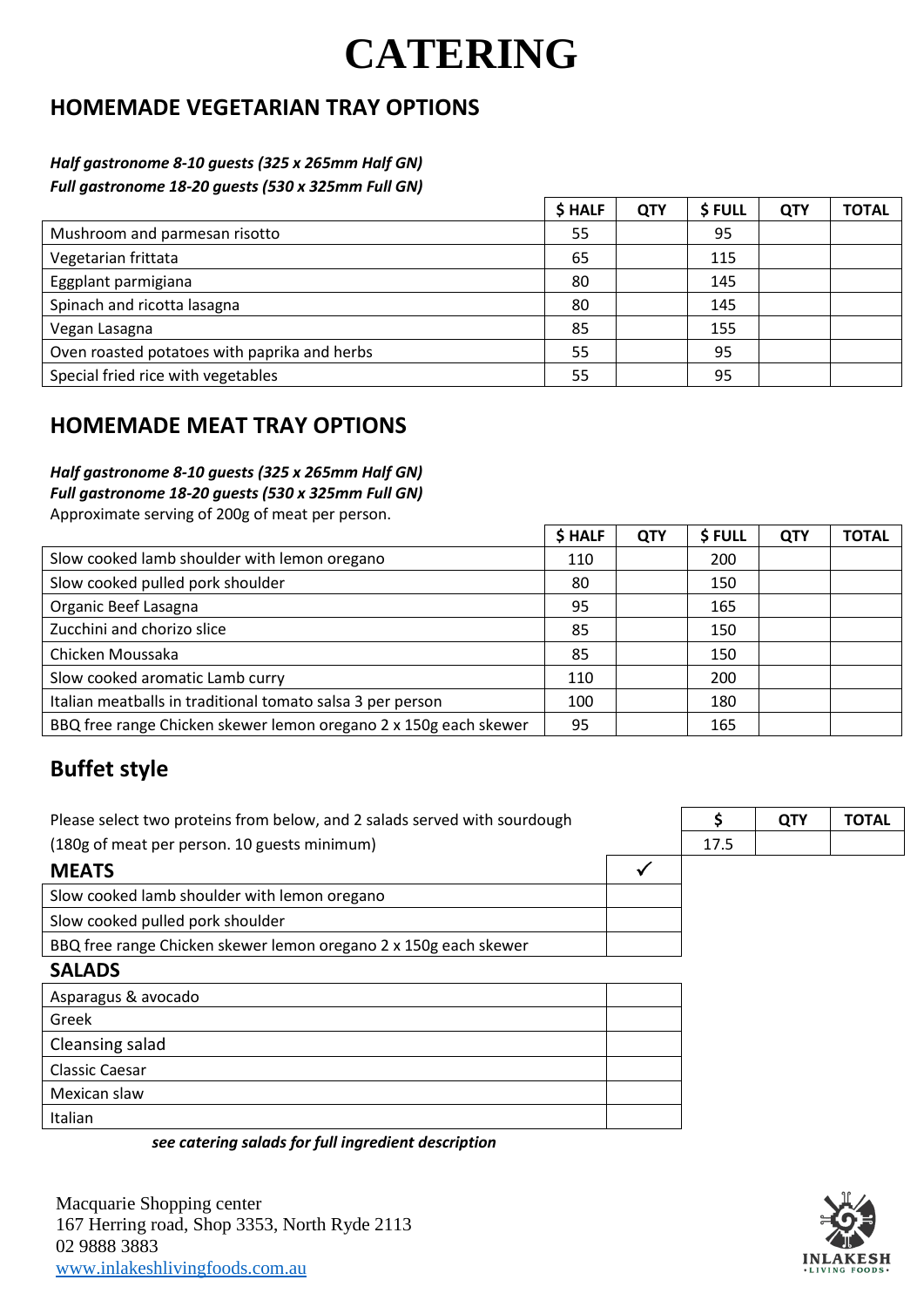### **Gourmet Salads**

#### **Small serves 5 guests or less / Medium serves 6-8 / Large serves 10-13**

| SSML SMED SLRG TOTAL |      |  |
|----------------------|------|--|
| Ջበ                   | 11 N |  |

Please indicate amount required in

|  | box below |  |
|--|-----------|--|
|  |           |  |

| Alkalizing green vegetable salad (served warm)                                         |  |  |
|----------------------------------------------------------------------------------------|--|--|
| Quinoa, broccoli, kale, green beans, avocado salsa, asparagus, tamari, lime dressing   |  |  |
| Asparagus & avocado                                                                    |  |  |
| tomato, sesame seeds, chia seeds, spinach, kale, lemon, alfalfa, vinaigrette           |  |  |
| Greek                                                                                  |  |  |
| Tomatoes, cucumber, onion, olives, red & green capsicum, feta                          |  |  |
| <b>Cleansing salad</b>                                                                 |  |  |
| Red cabbage, coriander, apple sultanas, mustard vinaigrette salad                      |  |  |
| <b>Classic Caesar</b>                                                                  |  |  |
| baby cos lettuce, crispy free range bacon, herb croutons, parmesan cheese, boiled egg, |  |  |
| Caesar dressing                                                                        |  |  |
| <b>Mexican slaw</b>                                                                    |  |  |
| red and green slaw, corn, carrots, black beans, aioli                                  |  |  |
| <b>Pumpkin &amp; rocket</b>                                                            |  |  |
| Maple roasted pumpkin, rocket, feta pepitas, sunflower seeds, tomato, brown rice       |  |  |
| <b>Italian</b>                                                                         |  |  |
| Rocket, walnuts, parmesan, pine nuts, semi dried tomato, balsamic                      |  |  |
| Zucchini noodle                                                                        |  |  |
| Cherry tomato, spanish onion, spinach, red capsicum, mushroom, lime dressing           |  |  |
|                                                                                        |  |  |

| <b>Meal Plan Lunch boxes</b> (all gluten free)                            |      | LRG  | TOTAL |
|---------------------------------------------------------------------------|------|------|-------|
|                                                                           | \$16 | \$20 |       |
| Pork Box - lemon herb roast pork, greeksalad, brown rice                  |      |      |       |
| Chicken box - grilled chicken breast skewers, Italian salad, brown rice   |      |      |       |
| Salmon Box - grilled tasmanian salmon, cleansing salad, brown rice        |      |      |       |
| Vegan Falafel box - homemade falafels, zuchinni noodle salad, brown rice  |      |      |       |
| Haloumi Box - Grilled cypriot haloumi, pumpkin & rocket salad, brown rice |      |      |       |

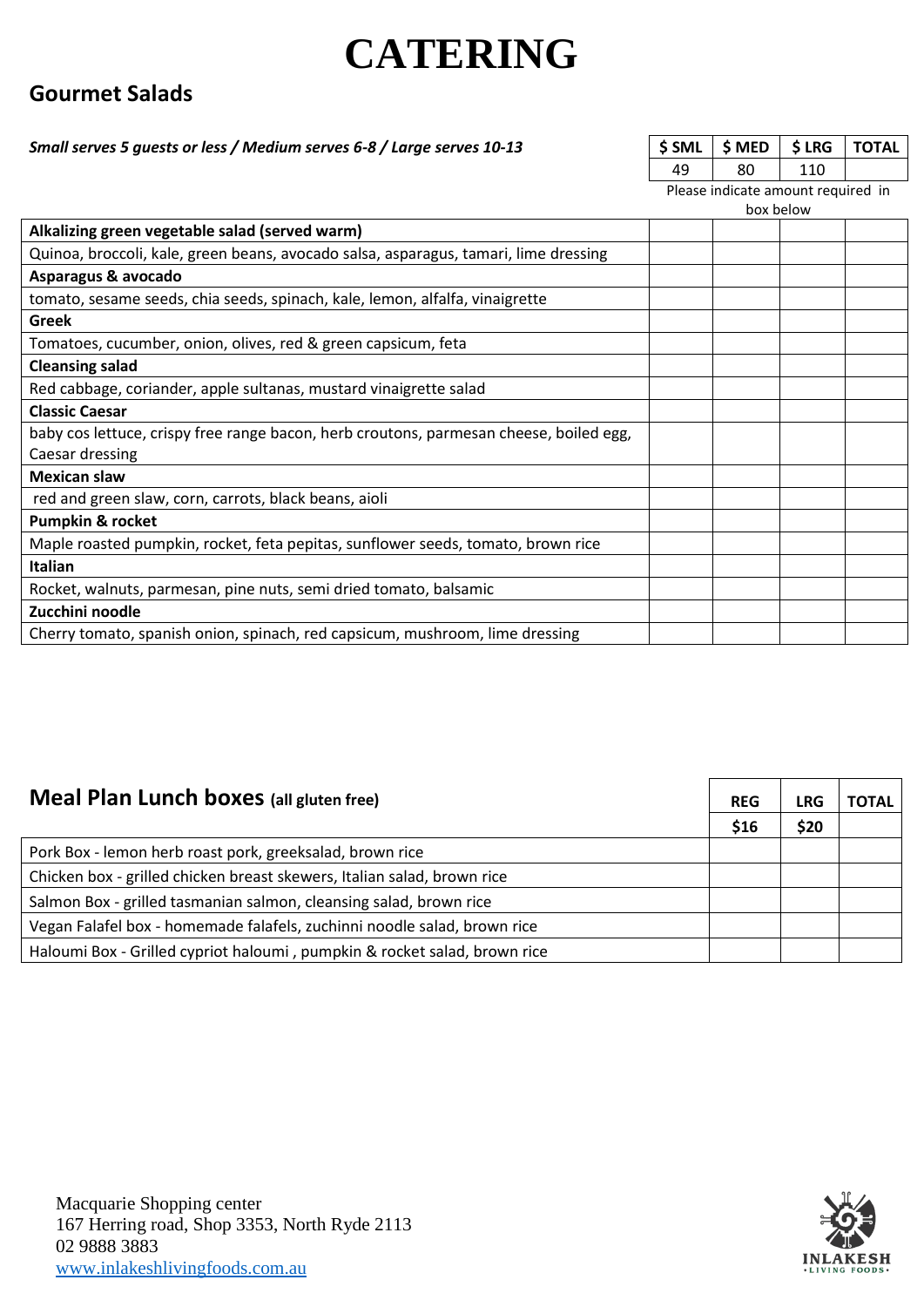## **Assorted cup cakes**

*Minimum 4 units per selection*

|                                    | \$  | <b>QTY</b> | <b>TOTAL</b> |
|------------------------------------|-----|------------|--------------|
| <b>Red Velvet</b>                  | 5.5 |            |              |
| Banana caramel                     | 5.5 |            |              |
| Sticky date & walnut               | 5.5 |            |              |
| Lemon with organic coconut         | 5.5 |            |              |
| Orange citrus                      | 5.5 |            |              |
| Orange & poppy seed                | 5.5 |            |              |
| Apricot & date                     | 5.5 |            |              |
| Raspberry & coconut                | 5.5 |            |              |
| Chocolate fudge                    | 5.5 |            |              |
| Chocolate sprinkles                | 5.5 |            |              |
| Mini assorted cupcakes (box of 24) | 60  |            |              |

### **Assorted slices**

#### *Minimum 6 units per selection*

|                                         |   | ΛΤΔΙ |
|-----------------------------------------|---|------|
| Chocolate fudge brownie (cut in 4) 150g | 6 |      |
| Almond brownies (cut in 4) 150g         |   |      |
| Fig apple slice (cut in 4) 150g         |   |      |
| Hemp seed brownie 70g                   |   |      |
| White chocolate caramel slice           |   |      |
| Raspberry chocolate, coconut slice      |   |      |
| Caramel slice                           |   |      |
| Carrot cake                             |   |      |

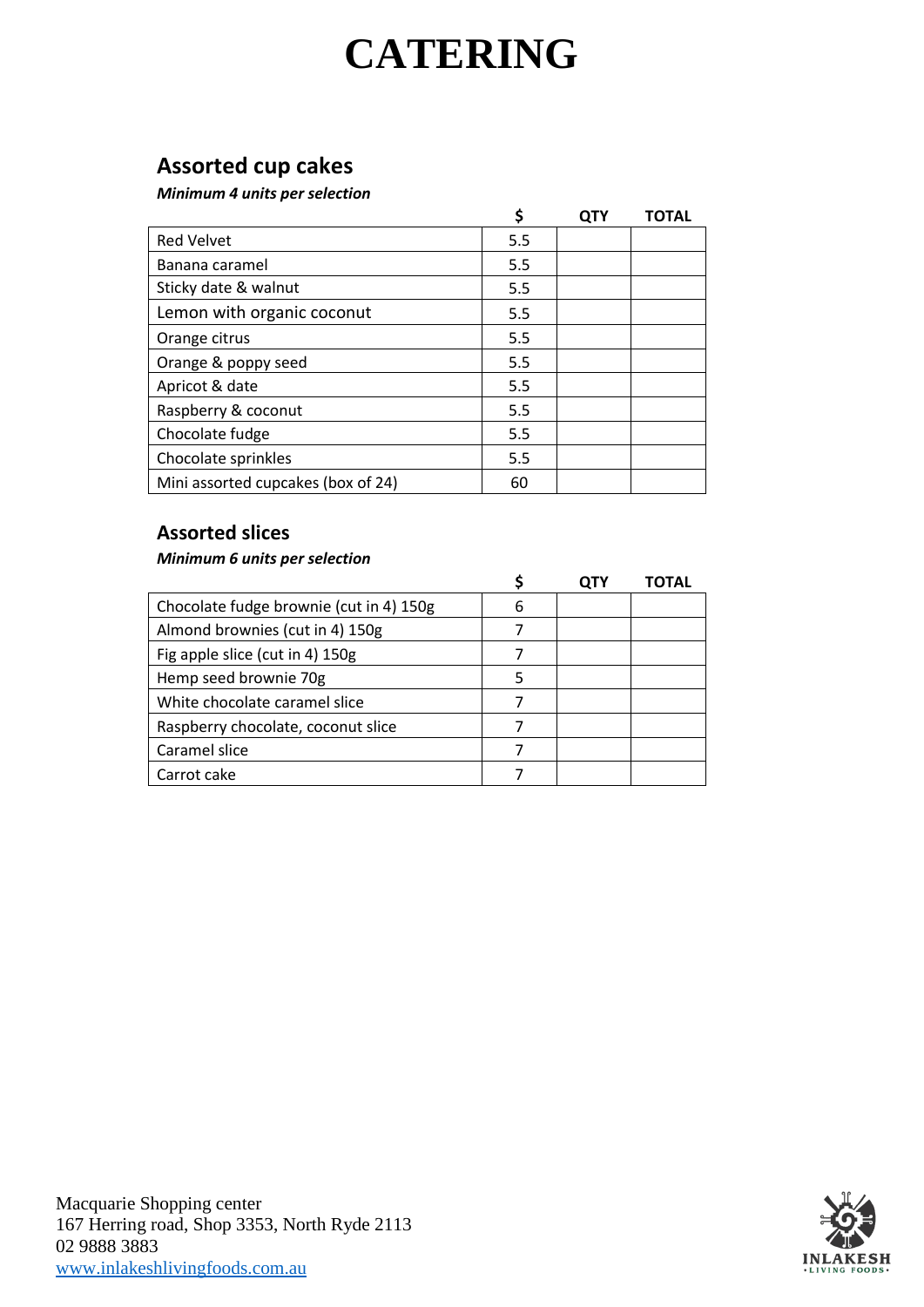### **DRINKS**

|                              |     | <b>QTY</b> | <b>TOTAL</b> |
|------------------------------|-----|------------|--------------|
| Water                        |     |            |              |
| Water original springs 600ml | 2.5 |            |              |
| Water Alcalife 1.5ltr        | 6   |            |              |
| Sparkling water 200ml Beloka | 3   |            |              |
| Sparkling water 500ml Beloka | 6   |            |              |

#### **Organic soft drinks 300 ml**

| Karma cola            | 3.5 |  |
|-----------------------|-----|--|
| Karma cola sugar free | 3.5 |  |
| Lemy lime bitters     | 3.5 |  |
| Lemy lemonade         | 3.5 |  |
| Gingeralla            | 3.5 |  |

#### **Regular soft drinks cans 375ml**

| Coca cola            |  |  |
|----------------------|--|--|
| Coca cola sugar free |  |  |
| Sprite               |  |  |
| Fanta                |  |  |

#### **Regular soft drinks large 1.5ltr**

| Coca cola            |  |  |
|----------------------|--|--|
| Coca cola sugar free |  |  |
| Sprite               |  |  |
| Fanta                |  |  |

#### **Juices organic 300ml**

| Orange         |  |  |
|----------------|--|--|
| Apple          |  |  |
| Orange & mango |  |  |
| Guava, passion |  |  |

## **CATERING**